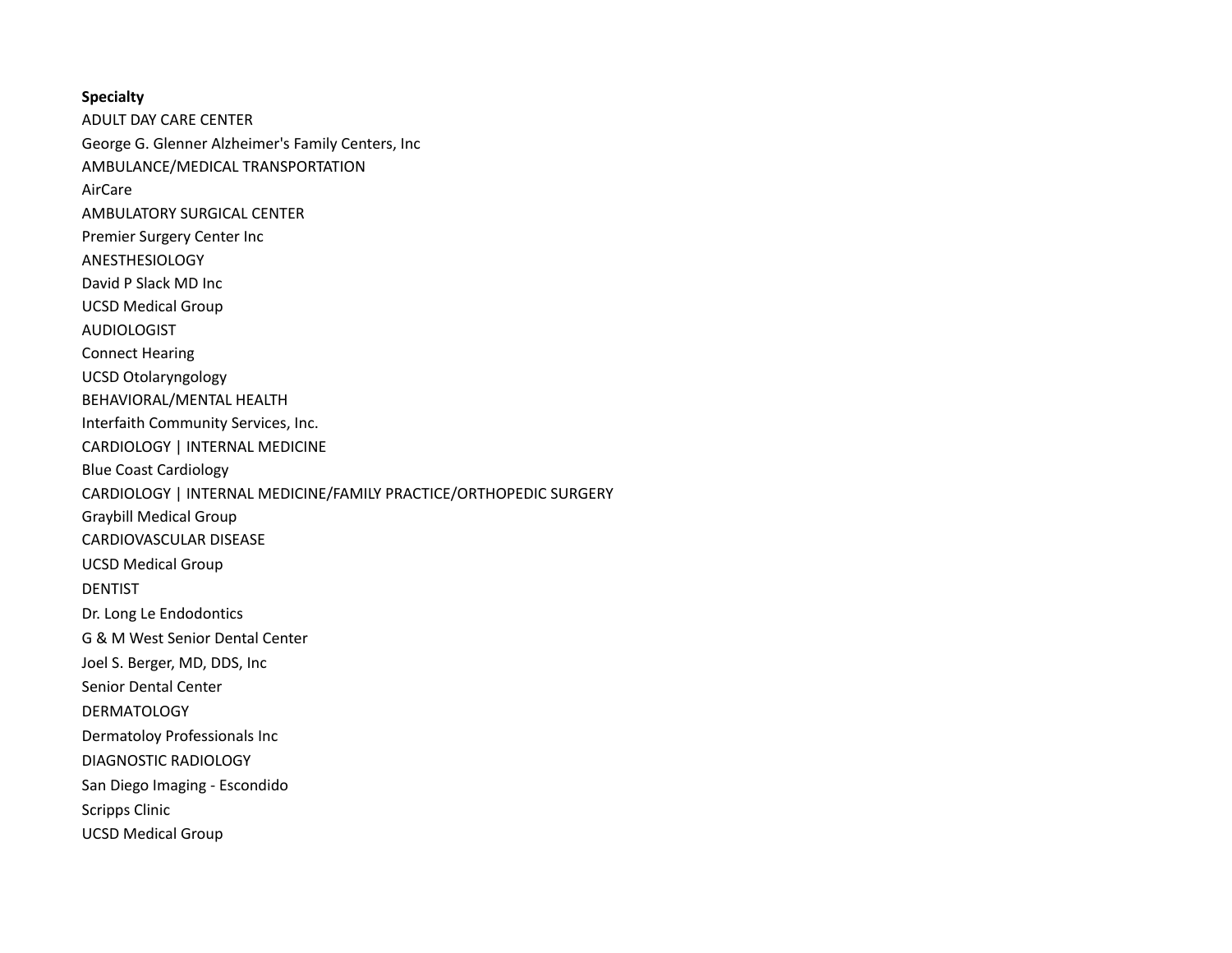DIALYSIS Escondido Dialysis San Marcos Dialysis LLC DME VENDOR Medline DURABLE MEDICAL EQUIPMENT Super Care Inc EMERGENCY MEDICINE CEP America Califnornia Coastline Emergency Physicians Team Physicians of Southern CA Med Group Inc UCSD Emergency Physicians EMS American Medical Response (AMR) FAMILY PRACTICE Arch Health Partners Neighborhood Healthcare GASTROENTEROLOGY | INTERNAL MEDICINE North County Gastroenterology UCSD Medical Group GENERAL PRACTICE Lightbridge Medical Associates, Inc. Lindsey Yourman, Md GENERAL SURGERY Hussna Wakily UCSD Medical Group GENERAL SURGERY/INTERNAL MEDICINE Skilled Facility Healthcare Solutions Inc GERIATRIC INTERNAL MEDICINE San Diego Cardiovascular HOME DELIVERED MEALS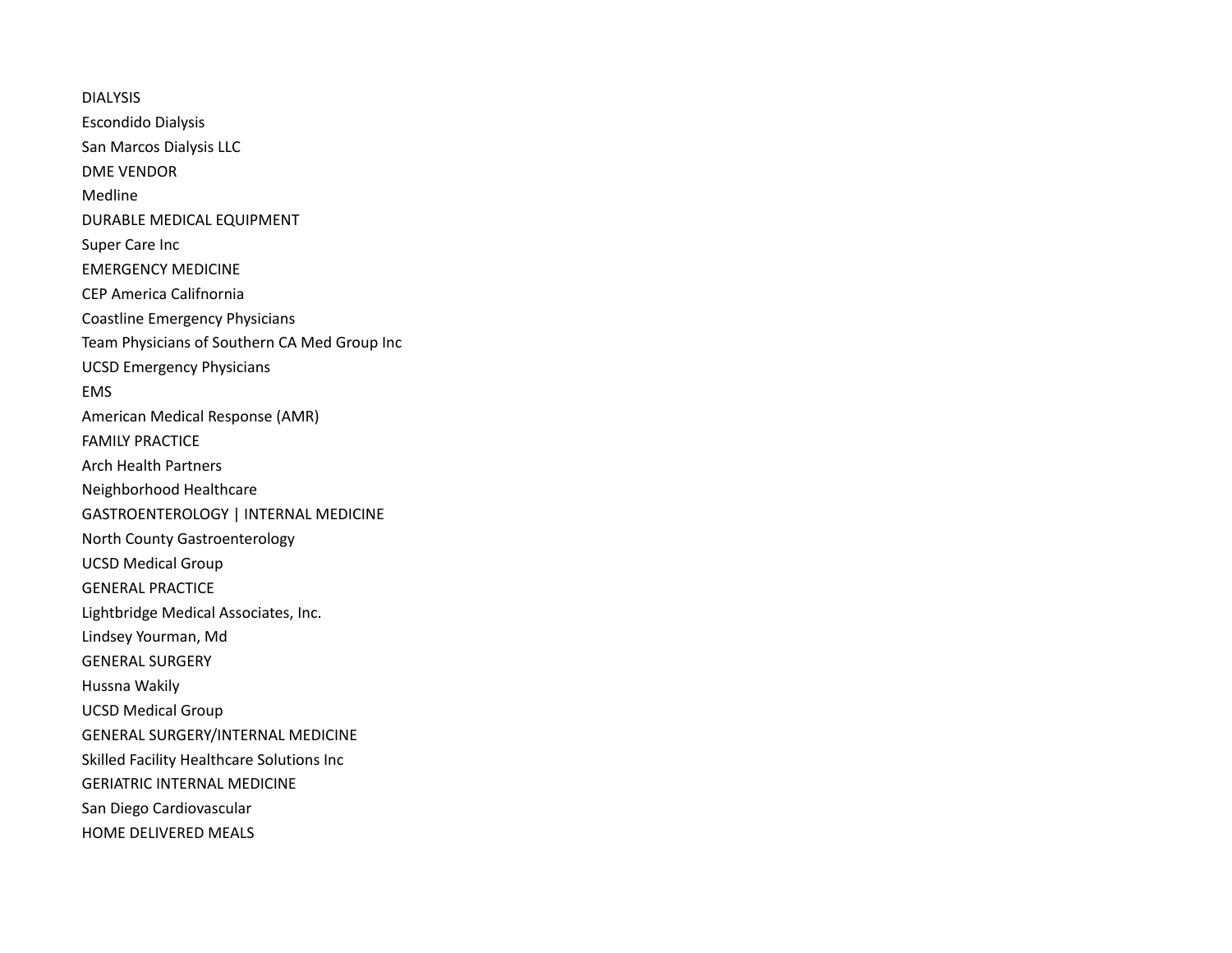Meals On Wheel San Diego County HOME HEALTH CARE Care Choice Home Care Comfort Keepers Mission Healthcare Qualicare Family Homecare Salus HomeCare Superior Home Care Services, Inc. Uni Care Home Health Windward Life Care **HOSPICE** Lightbridge Hospice, Llc **HOSPITAL** Palomar Medical Center Pomerado Hospital SMH Encinitas Tri-City Medical Center UCSD Medical Center HOSPITALISTS/INTERNAL MEDICINE Encinitas Hospital Assoc Galen Inpatient Physicians INDEPENDENT LAB Laboratory Corporation of America Total Renal Laboratories Inc INTERNAL MEDICINE Hospitalist Medicine Physicians of California Inc Kenneth W Carr Paul Sarkaria UCSD Medical Group INTERNAL MEDICINE | CARDIOVASCULAR DISEASE Arch Health Partners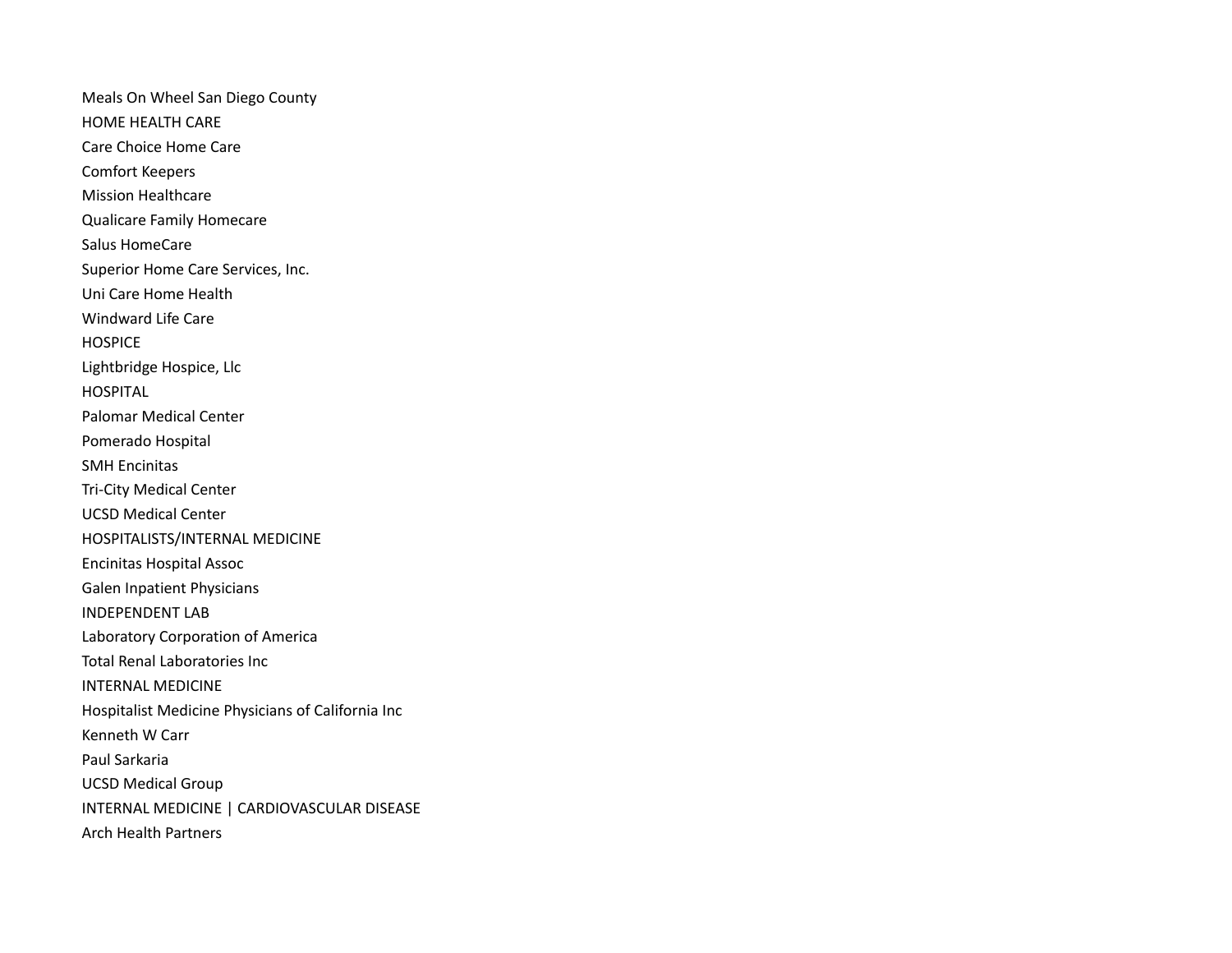INTERNAL MEDICINE | NEPHROLOGY Balboa Nephrology Medical Group LICENSED SOCIAL WORKER Kathleen Flanigan MEALS Moms Meals MEDICAL ALERT DEVICE Phillips Lifeline MEDICAL ALERT TECHNOLOGY Connect America MOBILE X-RAY Coastal Mobile X-ray NEURORADIOLOGY UCSD Medical Group NEUROSURGEON UCSD Medical Group NUCLEAR MEDICINE Blue Coast Cardiology NURSE PRACTITIONER UCSD Medical Group OPHTHALMOLOGY California Retina Associate Intergrity Eye San Diego Retina Associates Tory Prestera MD Inc. UCSD Medical Group OPTICAL STORE Lens 4 Less, Inc. OPTOMETRY Tam Le OD ORTHOPEDIC SURGERY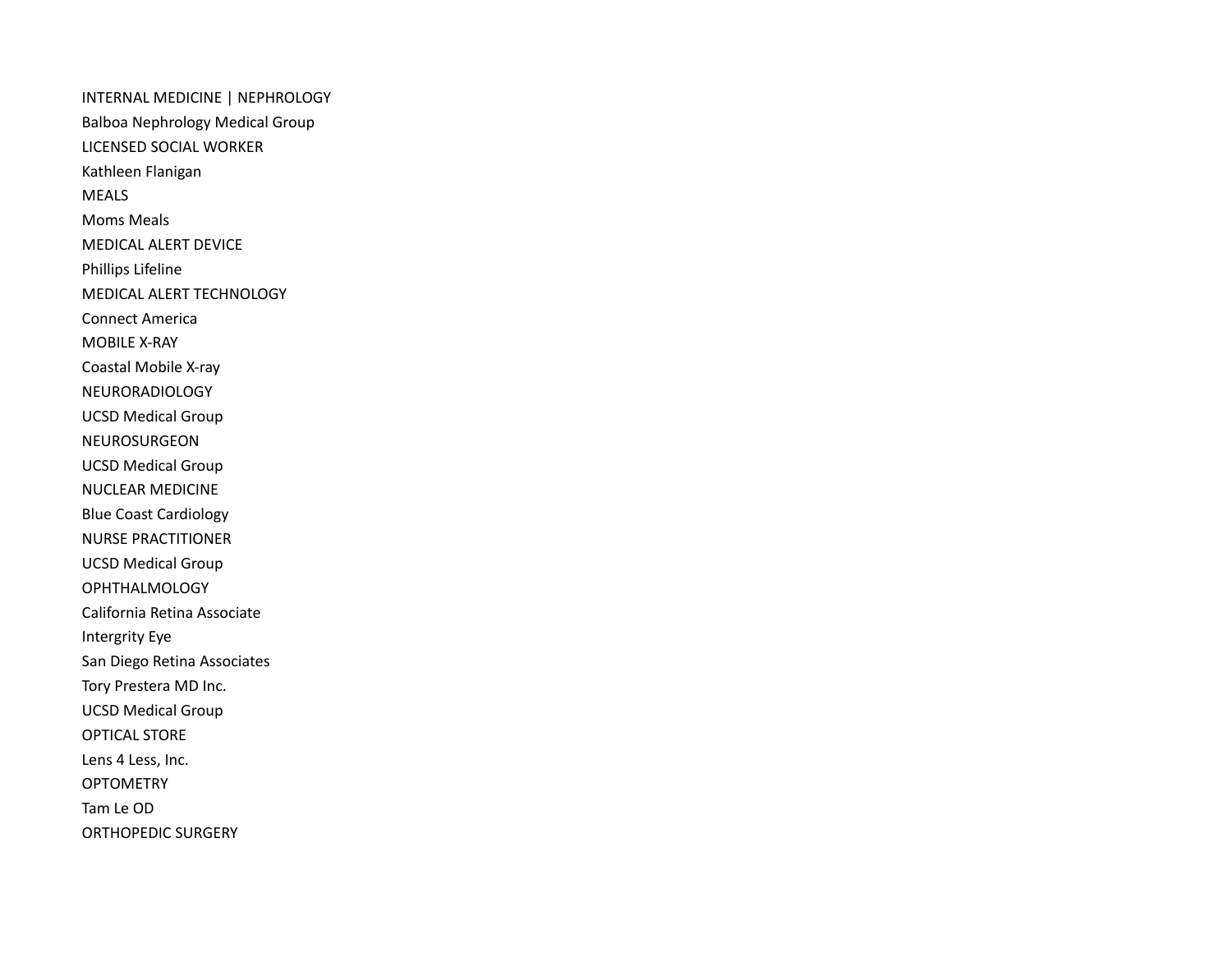Arch Health Partners OTOLARYNGOLOGY Pacific ENT Medical Group UCSD Otolaryngology PATHOLOGY North Coast Pathology Med Grp. Pacific Rim Pathology Med Corp UCSD Medical Group PHARMACY CareKinesis, Inc. PHYSICAL MEDICINE & REHABILITATION UCSD Medical Group PODIATRY Toe Tal Family Footcare Associates PSYCHIATRY | NEUROLOGY Psychiatric Centers At San Diego Robert Zalewski-Zaragoza MD Inc UCSD Medical Group William Samuel **PSYCHOLOGY** Alo Ha Psychological Associates, Inc. RADIOLOGY UCSD Medical Group RCFE Daybreak Villa SKILLED NURSING FACILITY Anza Healthcare Inc. dba Victoria Post Acute Care La Jolla Skilled, Inc. The Springs at Pacific Regents La Paloma Healthcare Center Palomar Vista Healthcare Center Poplar Holdings LLC (Poway Healthcare)